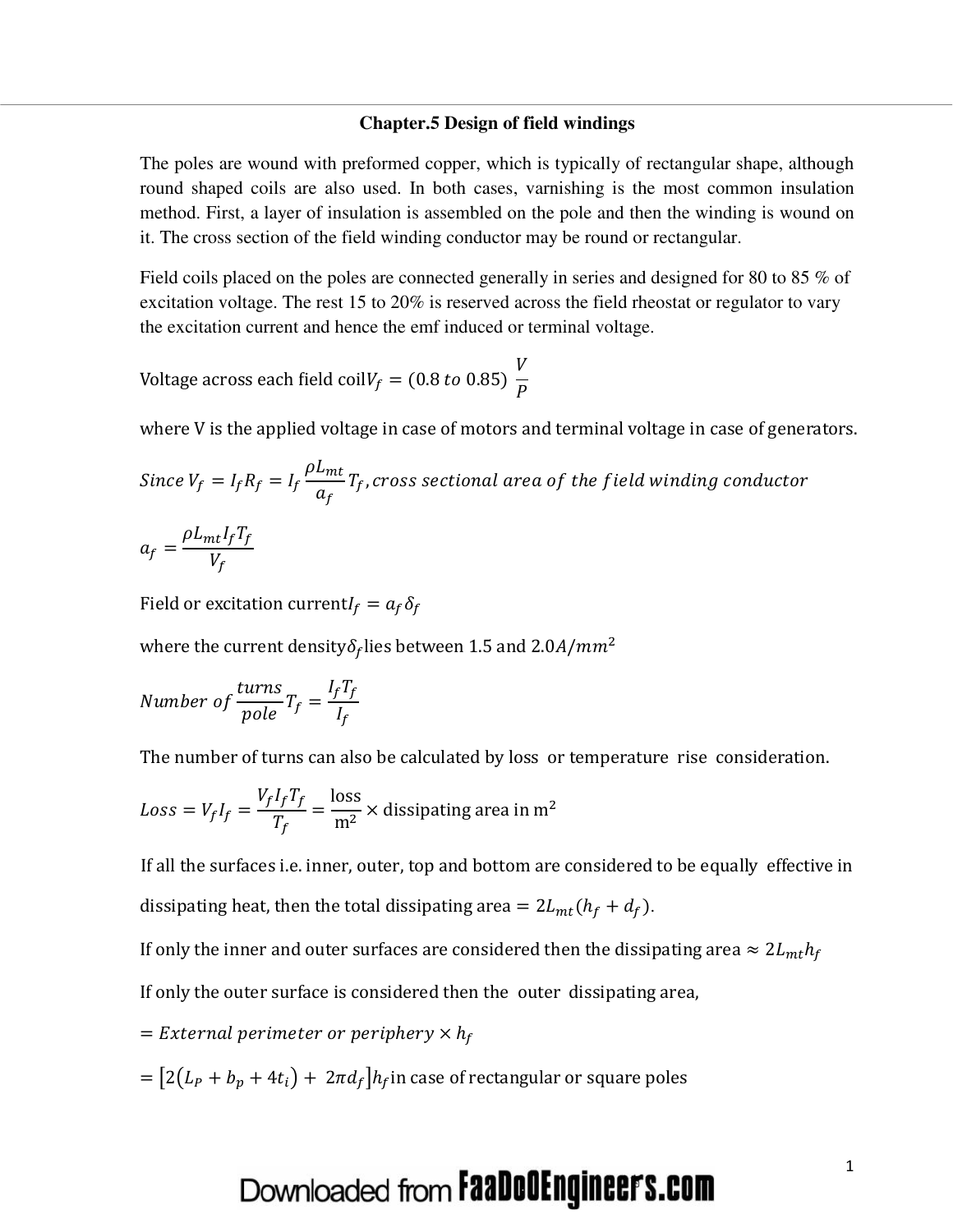=  $[\pi(d_i + 2t_i + 2d_f)]$ h<sub>f</sub> in case of round poles

The temperature rise can be calculated from the folowing expression.

Temperature rise  $\theta = \frac{(0.14 \text{ to } 0.16) \times \text{field copper loss i. } eI_f^2 R_f}{\text{Total coil dissipating surface}}$ 

\*\*\*\*\*\*\*\*\*\*\*\*\*\*\*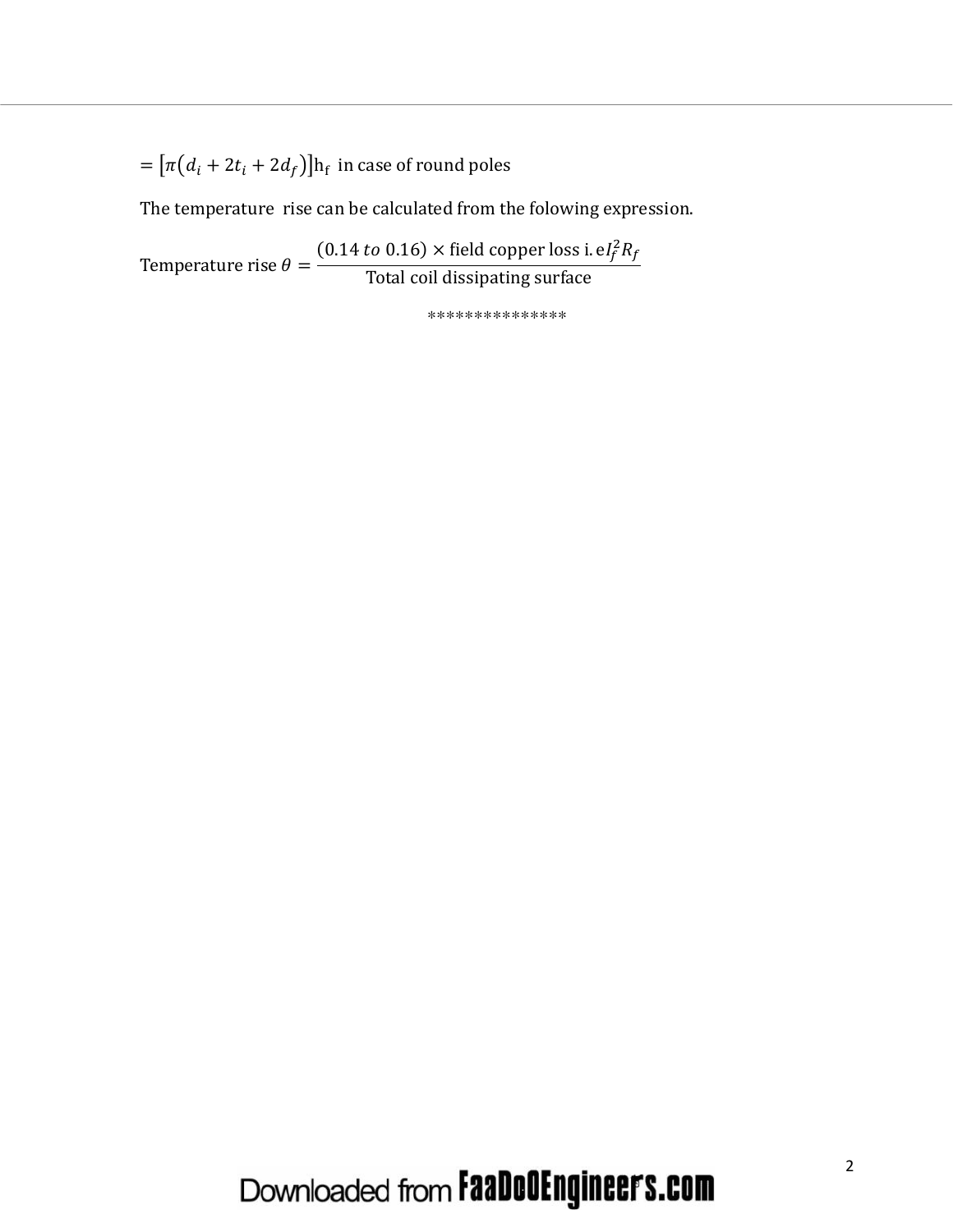#### Solved Problems on Field windings

#### a)**Shunt field windings**

#### **Example .1**

An 8 pole, 500V, dc shunt generator with all the field coils in series requires 5000ATs per pole. The poles are of rectangular dimension 12cm x 20cm and the winding cross-section is 12cm x 2.5cm. Determine the cross-section area of the wire, number of turns and dissipation in watts/cm<sup>2</sup> based on the outside and the end surfaces of the coil.

A conductor of circular cross-section is to be used. The resistivity is  $0.021\Omega/m/mm^2$  and the insulation increases the diameter by 0.02cm. Allow a voltage drop in the field regulator of 50V.



Cross sectional area of the wire $a_f =$  $\rho L_{mt}(I_fT_f)$  $V_f$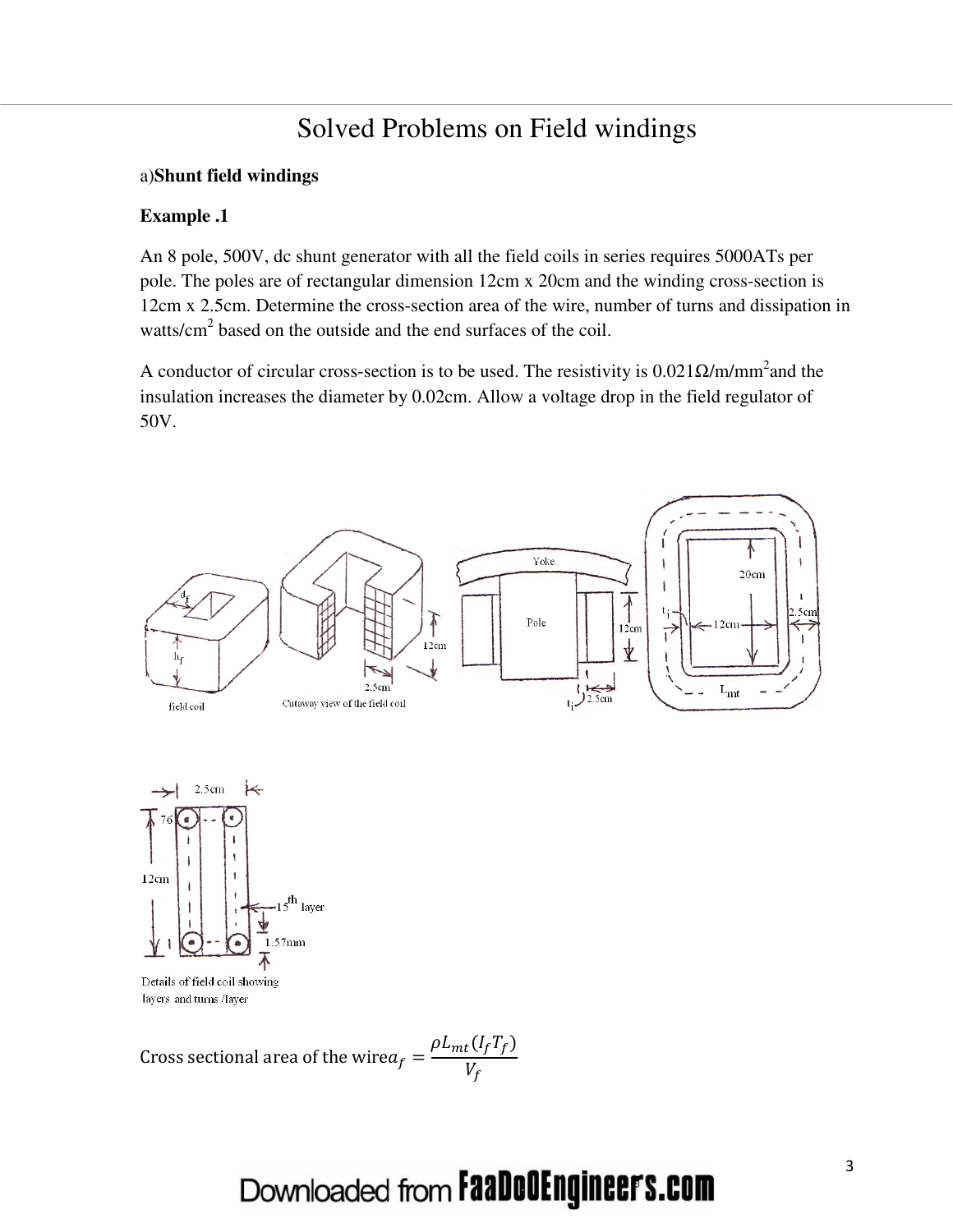Mean length of the turn  $L_{mt} = 2(L_P + b_P + 4t_i) + \pi d_f$ 

If the thickness of insulation  ${\rm t_i}$  *is assumed as*  $1.0cm$  *then,* 

 $L_{\text{mt}} = 2(20 + 12 + 4 \times 1_i) + \pi \times 2.5 = 79.85$ cm

Voltage across each coil V $_{f} =$  $500 - 50$ 8  $= 56.25V$ 

$$
a_f = \frac{0.021 \times 0.7985 \times 5000}{56.25} = 1.49 cm^2
$$

Bare diameter of the conductor  $=$   $\frac{4a_f}{\pi}$  $\pi$  $= \frac{4 \times 1.49}{\pi}$  $\pi$  $= 1.37mm$ 

Diameter of the conductor with insulation =  $1.37 + 0.2 = 1.57$  mm.

Number of turns/layer in a winding height of 12cm = 120  $\overline{1.57}$  = 76.4 and is not possible. Let it be 76.

Number of layers in a winding depth of 2.5 $cm =$ 25  $\frac{1}{1.57} \approx 15.$ 

Therefore, number of turns/pole  $T_f = 76 \times 15 = 1140$ .

Dissipation in watts/cm<sup>2</sup> =  $\frac{Copper \ loss \ in \ the \ field \ coil}{discination \ surface}$ dissipatng surf ace

Copper loss in the field coil  $= V_f I_f$ 

Field current $I_f =$  $I_fT_f$  $T_f$ = 5000  $\frac{1140}{1140}$  = 4.38A

Therefore, $V_f I_f = 56.25 \times 4.38 = 246.7W$ 

Dissipating area of the outside and two end surfaces of the coil =  $L_{mt} h_f + 2L_{mt} d_f$ 

 $= 79.85(12 + 2 \times 2.5) = 1357.5$ cm<sup>2</sup>

Dissipation in watts/cm<sup>2</sup> =  $\frac{246.7}{1357}$  $\frac{1357.5}{\times} \approx 0.18.$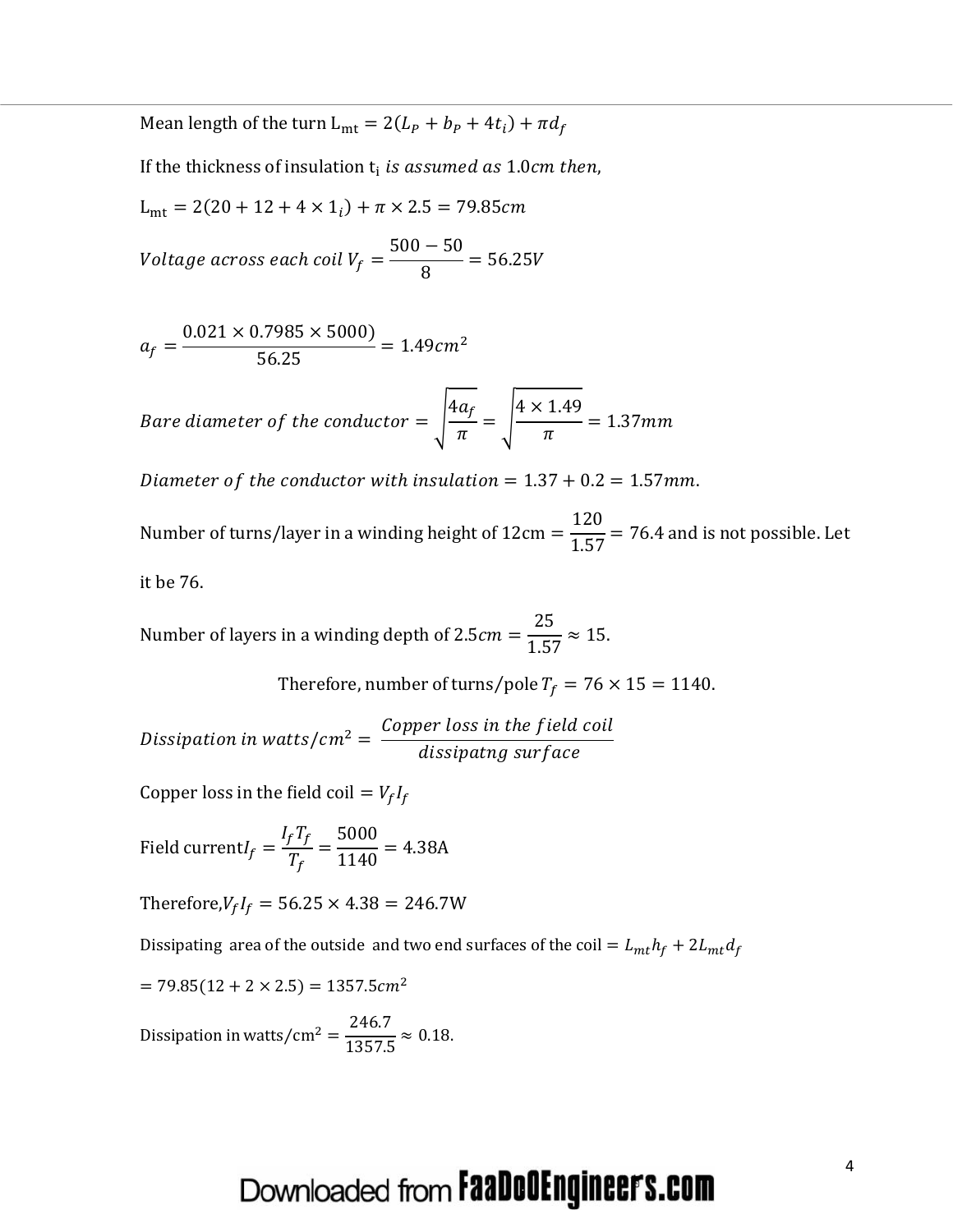#### **Example .2**

Each pole of a dc generator is required to produce 19000 ampere turns. The gap flux/pole is 0.2Wb. The leakage coefficient for the pole  $= 1.2$  and the flux density in the pole core of circular cross section is 1.5T. The field coil has a radial depth of 15cm and can dissipate  $0.05W/cm<sup>2</sup>$  of the outside cylindrical surface without overheating. Determine the diameter of the wire, number of turns and height of the coil. Voltage across the coil may be taken as 60V and space factor 0.7.

Diamter of the bare wire $d_w = \left| \frac{4a_f}{\pi} \right|$  $\pi$ 



Let the resistivity of copper  $\rho = 0.021 \Omega/m/mm^2$ 

$$
L_{mt} = \pi(d_i + 2t_i + d_f)
$$

Cross sectional area of the pole $A_P =$  $\phi \times LC$  $B_P$ =  $\frac{0.2 \times 1.2}{1.5} = 0.16m^2$ 

Diameter of the pole body
$$
A_P = \sqrt{\frac{4A_P}{\pi}} = \sqrt{\frac{4 \times 0.16}{\pi}} = 0.45m
$$

$$
L_{mt} = \pi (45 + 2 \times 1 + 15) = 194.7 \text{cm with the assumption that } t_i = 1.0 \text{cm}
$$
\n
$$
a_f = \frac{0.021 \times 1.947 \times 19000}{60} = 12.94 \text{mm}^2
$$
\n
$$
d_w = \sqrt{\frac{4 \times 12.94}{\pi}} \approx 4 \text{mm}
$$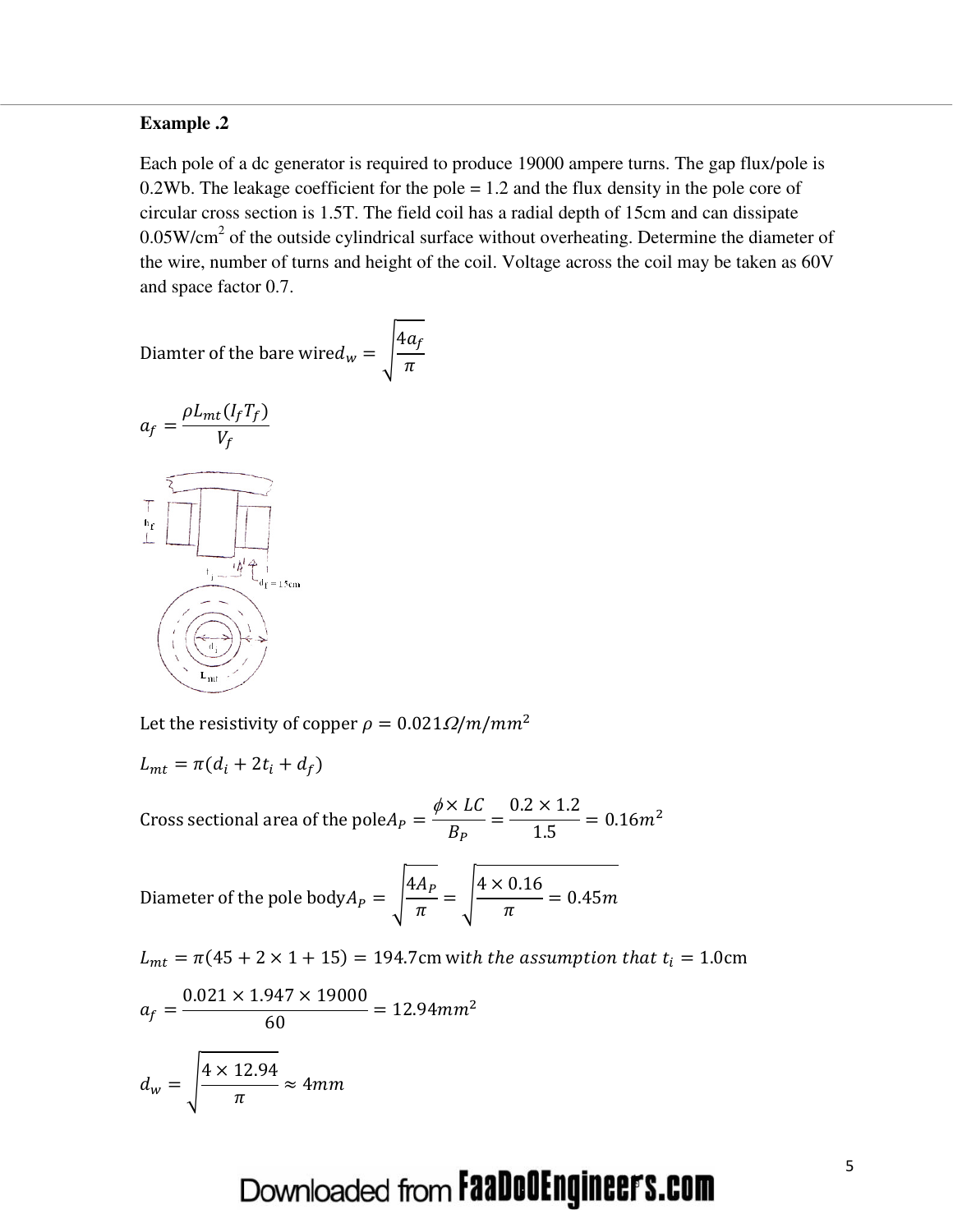$Loss = V_f I_f =$  $V_f(I_fT_f)$  $T_f$ 

=  $Loss / cm^2$  × outside cylindrical surface  $\pi (d_i + 2t_i + 2d_f) h_f$  in cm<sup>2</sup>

$$
= \frac{60 \times 19000}{T_f} = \pi (45 + 2 \times 1 + 2 \times 15) h_f
$$

 $h_f T_f = 94252.8$  … … … … … (1)

Since space factor $S_f =$  $a_f T_f$  $h_f d_f$  $, 0.7 =$  $12.94 \times 10^{-2} T_f$  $h_f \times 15$ 

or  $h_f = 0.0123T_f$  … … … … ... (2)

From equations 1 and 2,  $0.0123T_f^2 = 94252.8$ 

Therefore, number of turns/pole  $T_f = \left| \frac{94252.8}{0.0123} \right|$  $\frac{1}{0.0123} \approx 2765$ 

Height of the field coil  $h_f = 0.0123 \times 2765 \approx 34$ cm.

#### **Example .3**

The outside cylindrical surface of a field coil can dissipate  $0.1 \text{W/cm}^2$ , its area is limited to an axial height of 20cm and an outside diameter of 45cm. If the radial thickness of the coil is 5cm, how many ampere-turns can be accommodated with a terminal voltage of 50 V. Specific resistance at working temperature is  $2\mu\Omega/cm^3$ , space factor = 0.6.



Number of turns that can be accommodated =  $I_fT_f$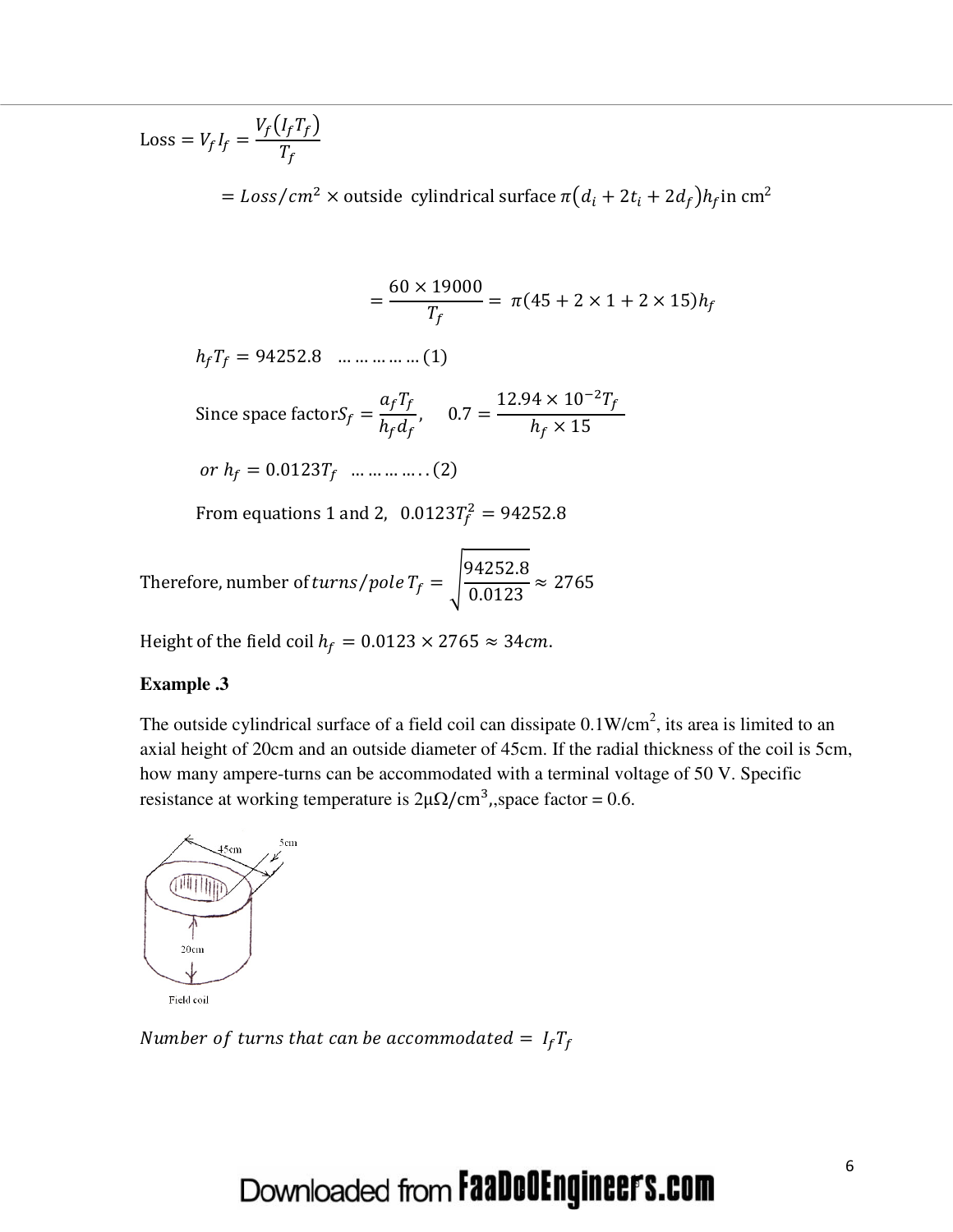Loss =  $V_f I_f = Loss / cm^2 \times$  outsidecylindrical surface  $\pi (d_i + 2t_i + 2d_f) h_f$  in cm<sup>2</sup>  $50I_f = 01 \times \pi \times 45 \times 20$  $I_f = 5.65A$ Since  $S_f =$  $a_f T_f$  $h_f d_f$  $, 0.6 =$  $a_f T_f$  $\frac{1}{20 \times 5}$  or  $a_f T_f = 60$  ... ... (1)  $a_f =$  $\rho L_{mt}$ I<sub>f</sub>T<sub>f</sub>  $V_f$ =  $2 \times 10^{-6} \times \pi \times 40 \times 5.67 T_f$  $\frac{1}{50}$  as  $L_{mt} = \pi \times$  mean diameter of the coil  $a_f = 2.84 \times 10^{-5} T_f \quad \dots \dots \dots \dots (2)$ From equations 1 and 2,  $2.84 \times 10^{-5} T_f^2 = 60$  or  $T_f \approx 1454$ 

Therefore $I_f T_f = 5.64 \times 1454 = 8212.3$ 

#### **Example .4**

A 440V, dc shunt generator develops 7200 ampere-turns/pole in the field winding and has 6 poles. Depth of the field coil 3.5 cm, mean length of the turn 120cm, field coil height 18cm, the resistivity is  $2.1x10^{-6}\Omega$  cm. If the cooling surface required is  $15cm^2/watt$  and  $15%$  of the voltage is absorbed in the field rheostat, find the number of turns and cross-sectional area of the field winding conductor. Consider heat dissipation only from the inside and outside cylindrical surfaces of the coil.

Number of turns $T_f =$ ampere turns $I_fT_f$ field current $I_f$ 

field current  $I_f =$ f ield copper loss  $V_f I_f$ voltage across each coil V $_{\it f}$ 

*Inside and outside cylindrical surface*  $\approx 2L_{mt}h_f = 2 \times 120 \times 18 = 4320 cm^2$ 

Since 15 cm<sup>2</sup> is dissipating 1.0 W, 4320cm<sup>2</sup> dissipates  $\frac{4320}{15}$  $\frac{1}{15}$  =288W

Voltage across each coil $V_f =$  $0.85V$  $\boldsymbol{P}$ =  $0.85 \times 440$ 6  $= 62.33V$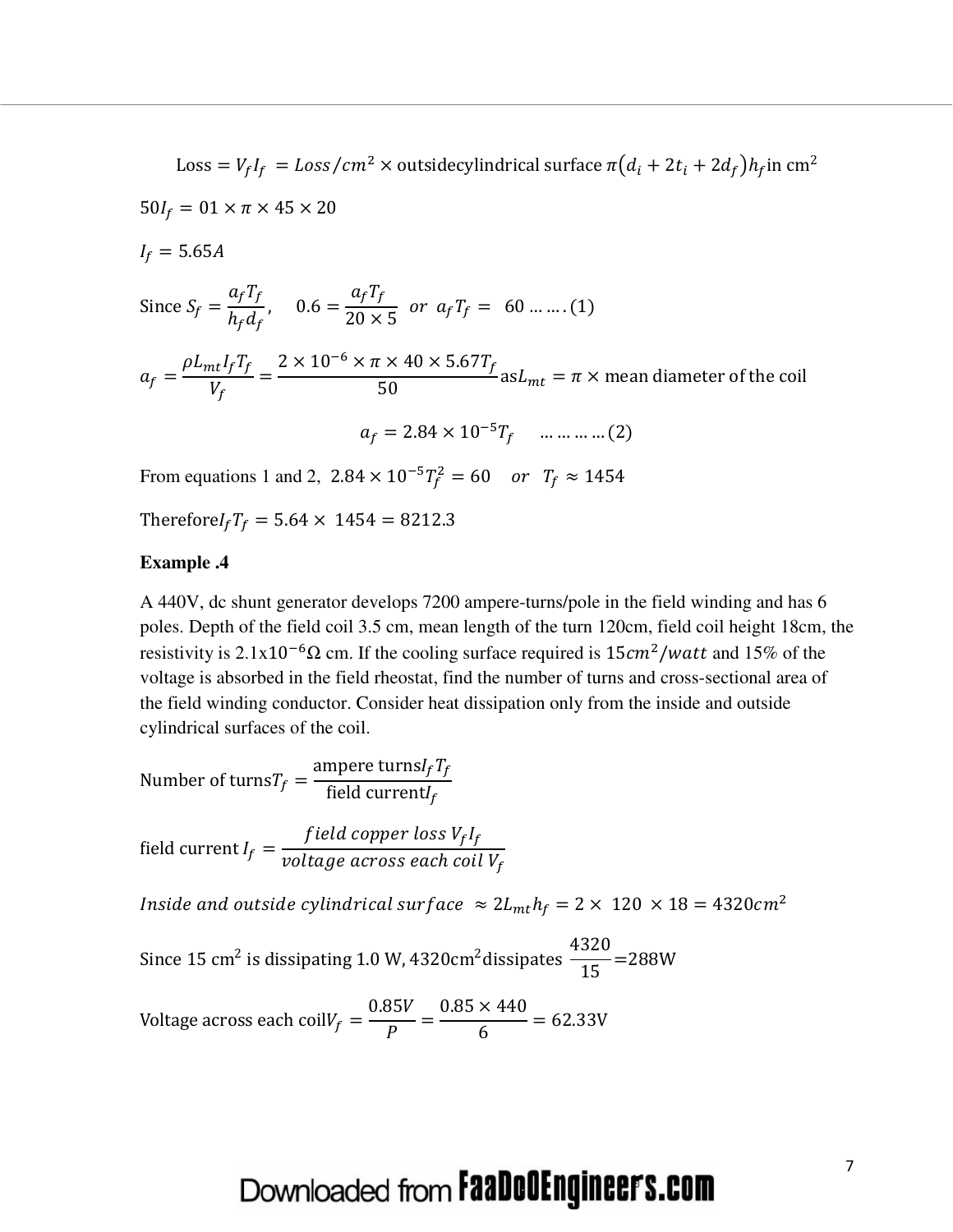Therefore 
$$
I_f = \frac{288}{62.33} = 4.62A
$$
 and  $T_f = \frac{7200}{4.62} \approx 1558$ 

$$
a_f = \frac{\rho L_{mt} I_f T_f}{V_f} = \frac{2.1 \times 10^{-6} \times 120 \times 7200}{62.33} = 0.028 \text{cm}^2
$$

#### **Example .5**

The field coil of a 6 pole, 440V, DC shunt generator is to supply 4000 ampere turns. The length of inside turn is 74cm. The length available for the winding is 13cm. The space factor of the winding is 0.52, permissible dissipation of external surface excluding the ends is  $0.12 \text{W/cm}^2$ . Calculate the size of the conductor and number of turns of the coil. Solution should not be attempted by assuming a value for the depth of the winding.

Note: Since the type of the pole, rectangular or round,has not been specified, the problem can be solved by assuming either a round or rectangular pole.

$$
a_f = \frac{\rho L_{mt}(I_f T_f)}{V_f}
$$

Let  $\rho = 2.1 \times 10^{-6} \Omega \text{ cm}$ 

Mean length of the turn  $L_{mt} = 2(L_P + b_P + 4t_i) + \pi d_f$  in case of rectagular pole

= Length of inside turn +  $\pi d_f$  $=\pi (d_i + 2t_i + d_f)$  in case of round poles  $= \pi(d_i + 2t_i) + \pi d_f$ = Length of inside turn +  $\pi d_f$  $= (74 + \pi d_f)$ cm

 $V_f = (0.8 \text{ to } 0.85)$ V  $\boldsymbol{P}$ =  $0.8 \times 400$ 6  $=$  58.7V with the assumption that the drop across the

regulator is 20%.

$$
a_f = \frac{2.1 \times 10^{-6} \times (74 + \pi d_f)4000}{58.7} = 1.36 \times 10^{-4} (74 + \pi d_f) \dots \dots \dots (1)
$$

Since 
$$
S_f = \frac{a_f T_f}{h_f d_f}
$$
,  $0.52 = \frac{a_f T_f}{13 \times d_f}$  or  $d_f = 0.148 a_f T_f$  ......... (2)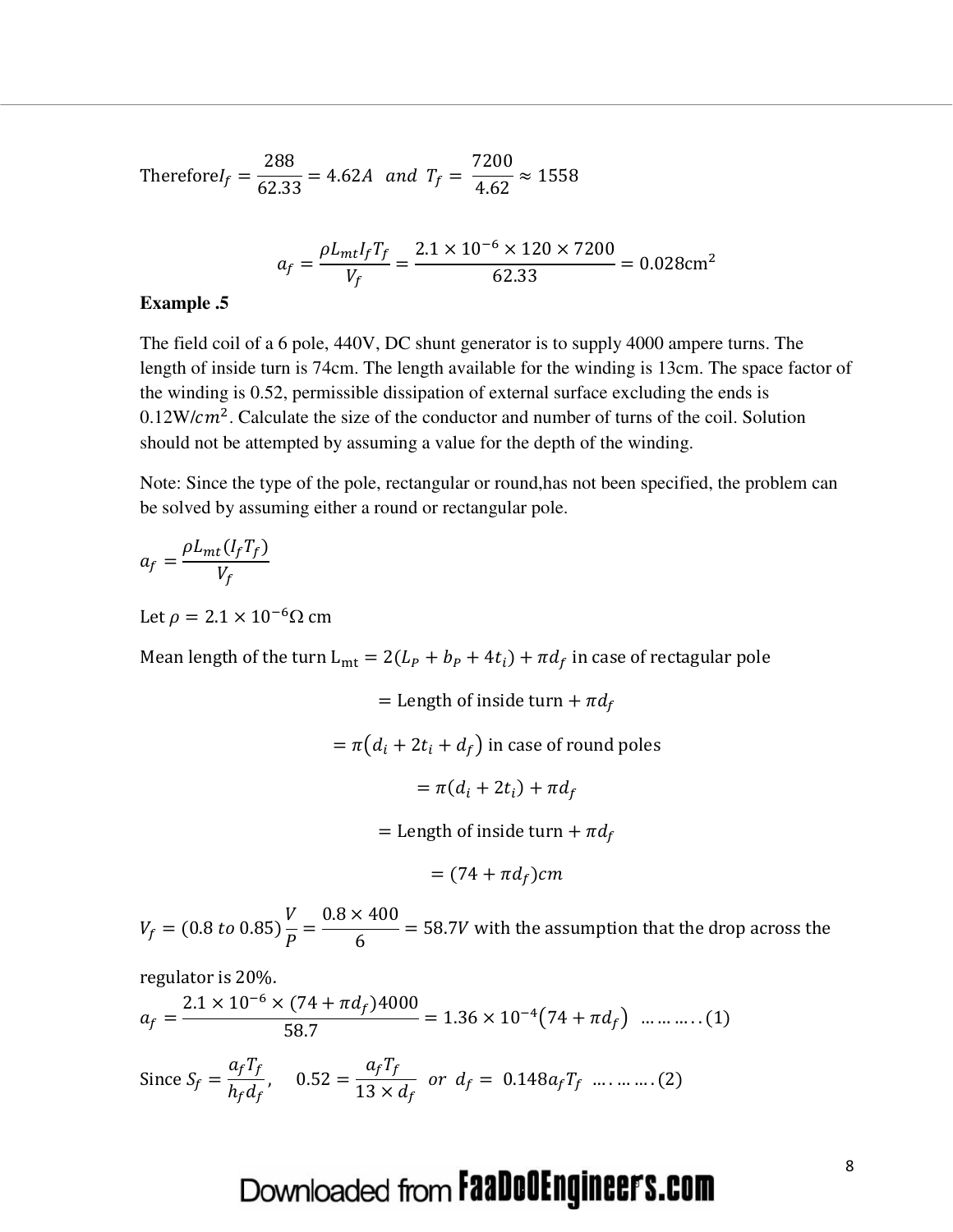$$
Loss = V_f I_f = \frac{V_f (I_f T_f)}{T_f}
$$
  
=  $\frac{loss}{cm^2}$  × external dissipating surface  $[2(L_P + b_P + 4t_i) + 2\pi d_f]h_f$   
or  $\pi(d_i + 2t_i + 2d_f)h_f$ 

$$
\frac{58.7 \times 4000}{T_f} = 0.12 \times (74 + 2\pi d_f) 13
$$

$$
(74 + 2\pi d_f) T_f = 150512.8 \dots \dots \dots \dots \dots \dots (3)
$$

From 3 and 2,

$$
\frac{(74+2\pi d_f)T_f}{0.148a_fT_f} = \frac{150512.8}{d_f}
$$

$$
(74 + 2\pi d_f)d_f = 22275.9a_f \dots \dots \dots \dots (4)
$$
  
\n
$$
(74 + 2\pi d_f)d_f = 22275.91.36 \times 10^{-4}(74 + \pi d_f)
$$
after substituting equation 1 in 4  
\n
$$
2\pi d_f^2 + 74d_f - 3\pi d_f - 222 = 0
$$
  
\n
$$
2\pi d_f^2 + 64.6d_f - 222 = 0
$$
  
\n
$$
d_f = 2.72cm
$$
  
\n
$$
a_f = 1.36 \times 10^{-4}(74 + \pi \times 2.72) = 0.11cm^2
$$
  
\n
$$
T_f = \frac{d_f}{0.148a_f} = \frac{2.72}{0.148 \times 0.011} \approx 1671
$$

Example..6A rectangular field coil is to supply 7000 ampere turns when dissipating 200W at a temperature of 60 ̇C. The inner diameter of the coil is 20cm x 12cm. The height of the coil is 12cm. The heat dissipation is not to exceed  $0.005W/C$  rise in temperature/ $cm<sup>2</sup>$  of the outside surface, neglecting top & bottom of the coil. Temperature of the ambient air may be taken as  $25\degree$ C. Calculate the depth of the coil, space factor & current density.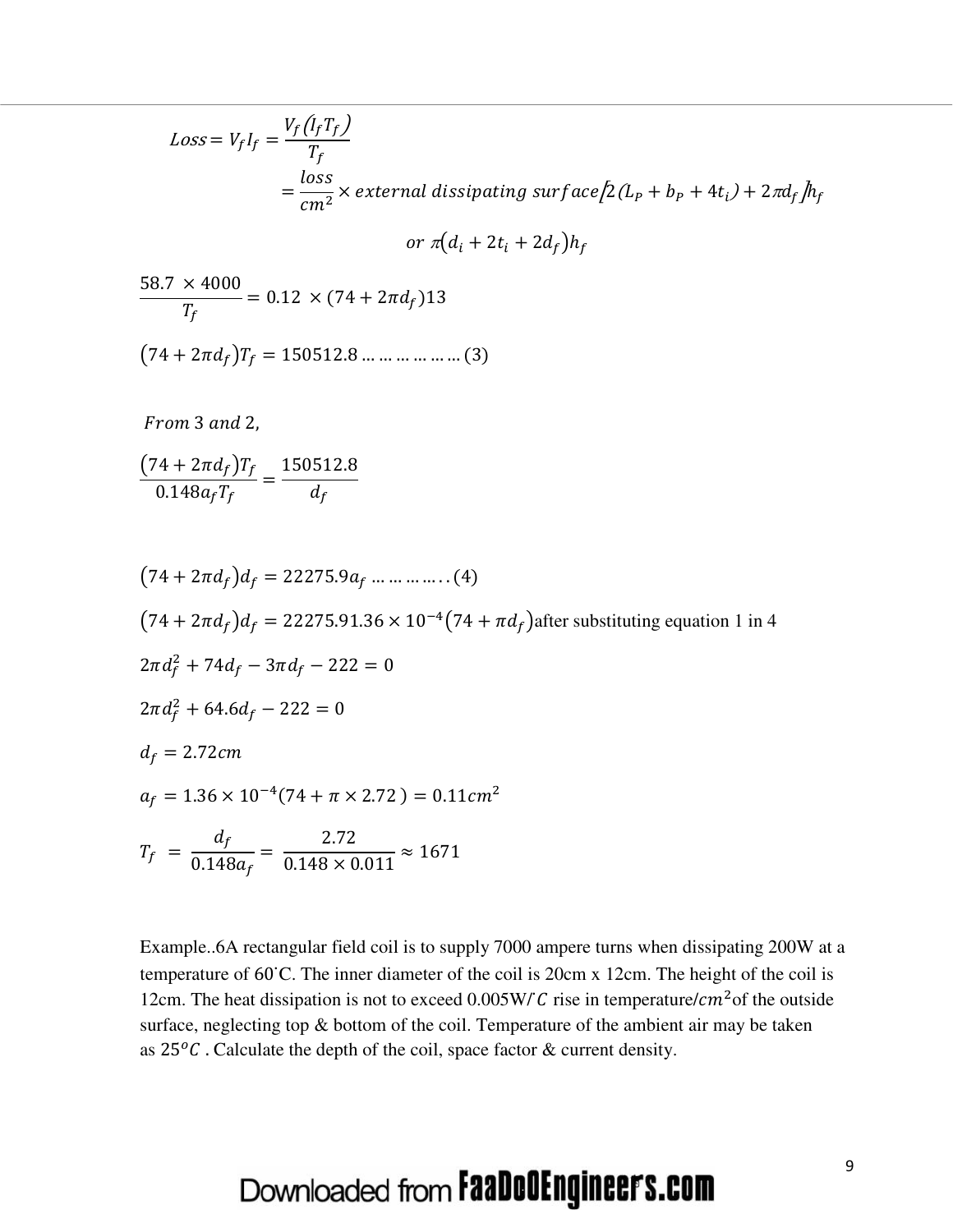$Loss = V_f I_f = \frac{v_f (I_f T_f)}{T_f} = \frac{loss}{cm^2} \times Outside\ dissipating\ area \Big[ 2 (L_P + b_P + 4 t_i) + 2 \pi d_f \Big] h_f$